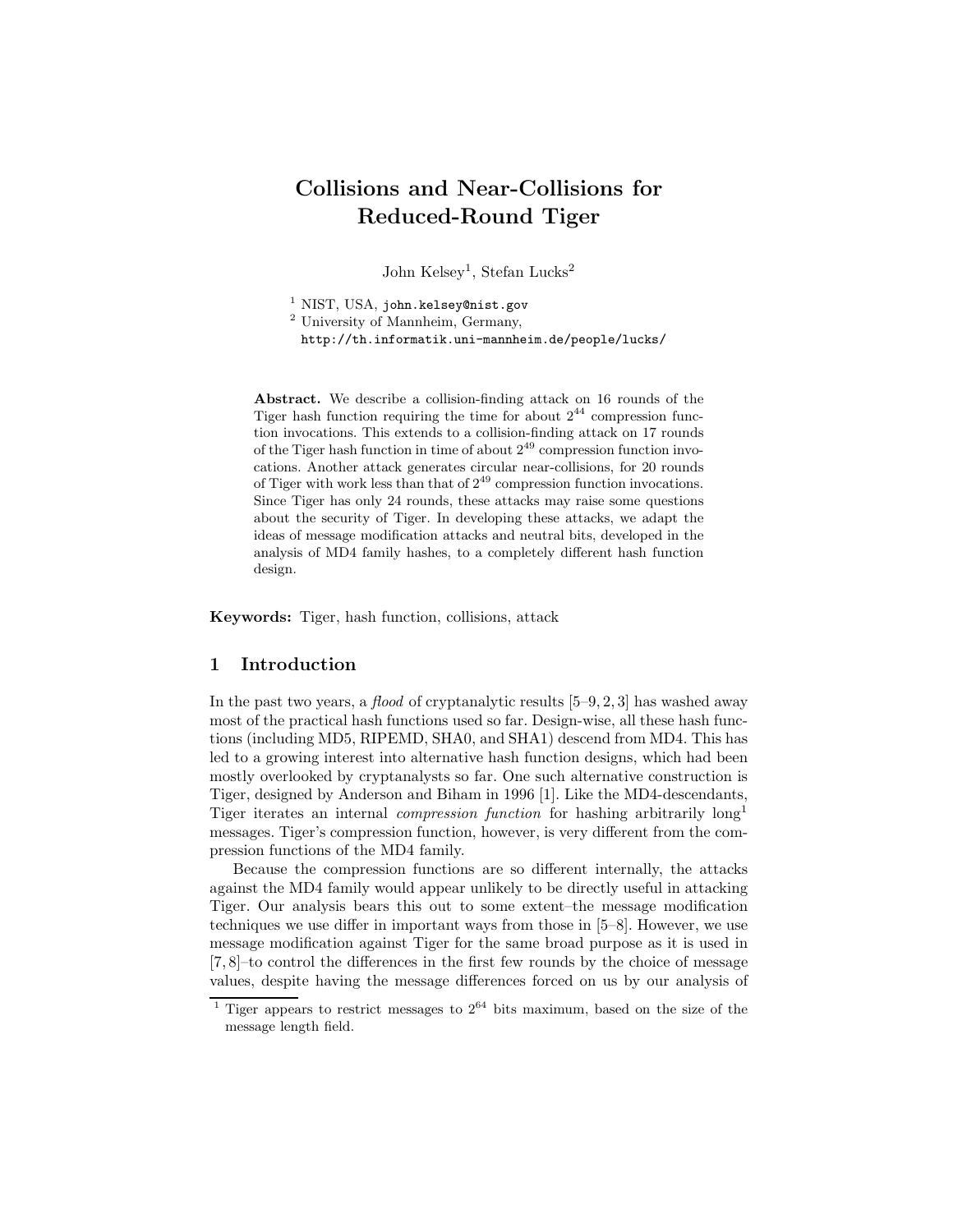the message schedule. Further, the use of neutral parts of the message in [2] is directly applicable to our approach in attacking Tiger. In some sense, this is a hopeful sign; it implies that we may hope to take the attack techniques developed against the MD4 family, and apply them, in suitably altered form, to hash functions built on entirely different lines.

Below, we describe a collision-finding attack on Tiger reduced to 16 rounds. As the full Tiger operates on 24 rounds, this attack gets through two thirds of Tiger, with work equivalent to  $2^{44}$  compression function invocations. Tiger produces a 192-bit hash, so a collision should ideally take 2<sup>96</sup> such invocations.

We describe how to extend this attack to 17 rounds of Tiger, increasing the work to no more than  $2^{49}$  compression function invocations.

Also, we describe an attack to choose two input chaining values with a small (namely, six bit) Hamming distance, which generates a near-colliding compression function outputs with the same Hamming distance – following, in fact, the same differential pattern as the input. In this sence, we describe our nearcollisions as circular. (One could also describe them as pseudo-near-collisions.) This third attack gets through more than 80  $\%$  of Tiger (20/24 rounds), with work equivalent to less than  $2^{49}$  compression function invocations. An ideal 192bit hash should need approximately

$$
\sqrt{2^{192} / \binom{192}{6}} \approx 2^{80}
$$
 compression function invocations

for near-collisions with six bits of Hamming distance, instead of  $\langle 2^{49} \rangle$ .

The remainder of this paper is organized as follows. Section 2 provides a description of Tiger, in sufficient detail to follow our attacks. Section 3 provides an overview over the collision attack and describes some of the details. Sections 4 and 5 deal with the core of the attack: the message modification technique. Section 6 introduces techniques to extend our attack to more than 16 rounds. These are demonstrated by a collision attack against 17 rounds of Tiger, and by a circular near-collision attack against 20 rounds. Section 7 briefly discusses the security of Tiger, and outlines some lessons learned from the attack.

# 2 High-Level Description of Tiger

Tiger's compression function is based on applying an internal "block cipher like" function, which takes a 192-bit "plaintext" and a 512-bit key to compute a 192 bit "ciphertext". The "block cipher like" function is applied according to the Davies-Meyer construction: a 512-bit message block is used as a key to encrypt the 192-bit chaining value, and then the input chaining value is fed forward to make the whole function non-invertible. In the remainder of this section, we will describe Tiger in sufficient detail to follow the course of our attack. Note that if, for any given input chaining value, we can generate two different messages yielding the same output chaining value, then we have found a collision for Tiger.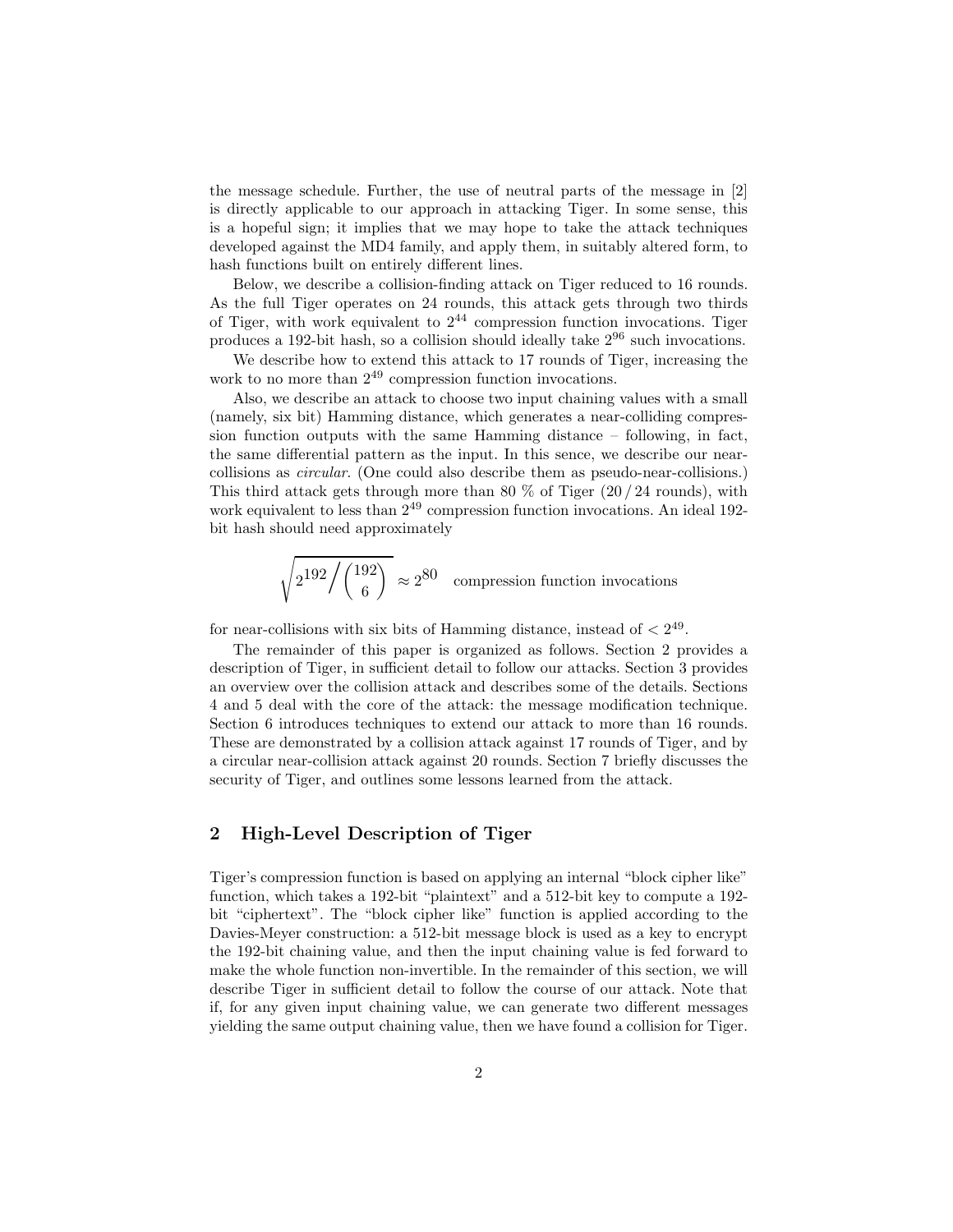Tiger was designed with 64-bit architectures in mind. Accordingly, we will denote a 64-bit unsigned integer as a "word". We will represent a word as a hexadecimal number. Tiger uses arithmetic operations (addition, subtraction and multiplication by small constants), bit-wise XOR, NOT, logical shift operations and S-Box applications. The arithmetic operations over words are modulo  $2^{64}$ . The chaining value is represented internally as three 64-bit words, the message block as eight 64-bit words.

Thus, three words  $A, B, C$  describing the input chaining value and eight message words  $X_0, \ldots, X_7$  are fed into the compression function, which generates three words  $A', B', C'$  describing the output chaining value. The compression function's final output  $A'', B'', C''$  is generated by the feedforward function

$$
A'':= A \oplus A',
$$
  
\n
$$
B'':= B - B',
$$
 and  
\n
$$
C'':= C + C'.
$$

# 2.1 The Tiger Round Function

In the terminology of [4], Tiger's block cipher like function is a "target-heavy unbalanced Feistel cipher". The block is broken into three words, labeled A, B, and  $C$ . Each round, a message word  $X$  is XORed into  $C$ :

$$
C:=C\oplus X.
$$

Then  $A$  and  $B$  are modified:

$$
A := A - \text{even}(C),
$$
  
\n
$$
B := B + \text{odd}(C),
$$
  
\n
$$
B := B \times (\text{const}),
$$

with a round-dependent constant (const)  $\in \{5, 7, 9\}$ . The results are then shifted around, so that  $A, B, C$  becomes  $B, C, A$ . See Figure 1.



Fig. 1. The round function of Tiger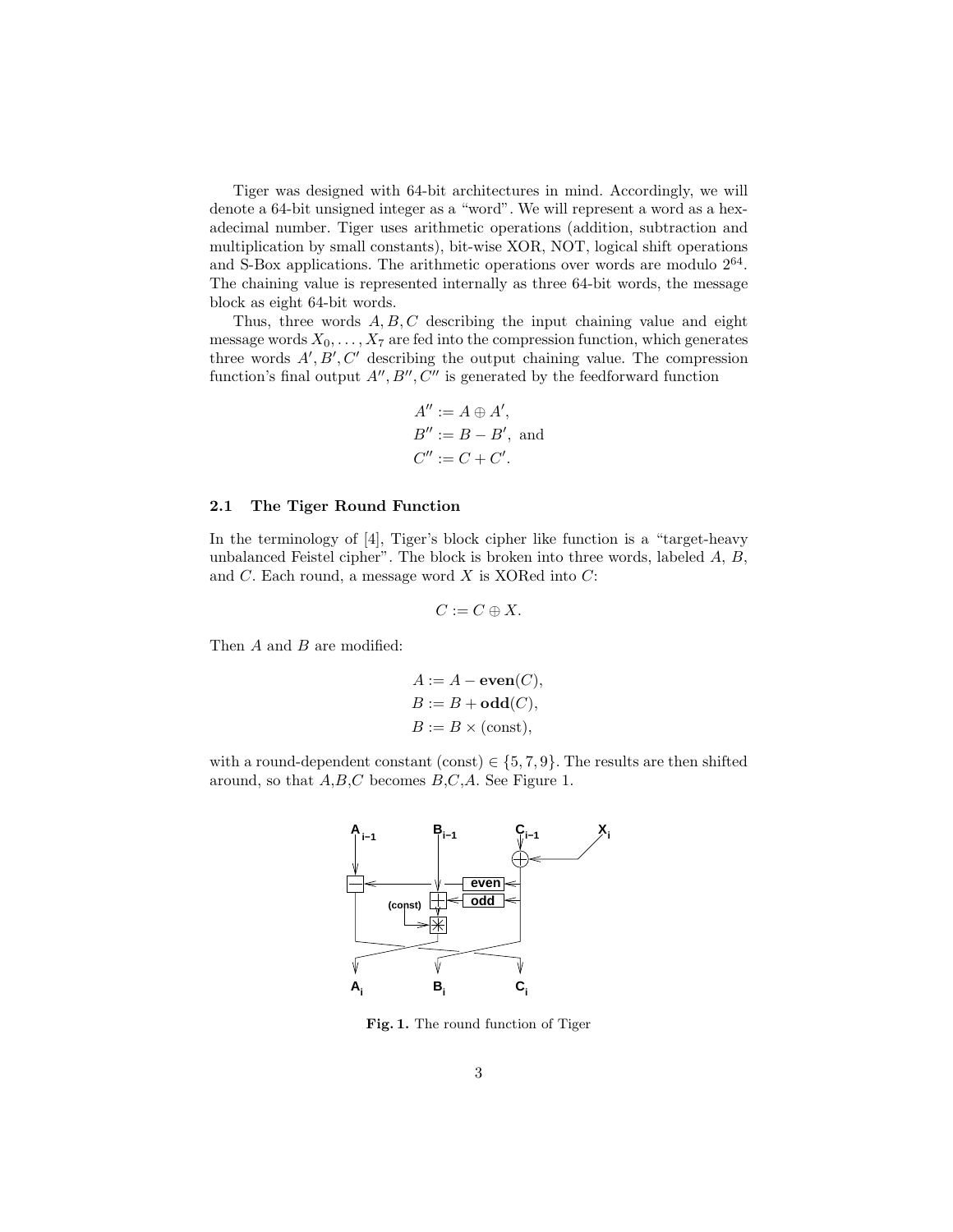For the definition of **even** and **odd**, consider the word  $C$  being split into eight bytes  $C[0], \ldots, C[7],$  with the most significant byte  $C[0].$  The functions even and odd employ four S-Boxes  $T_1, \ldots, T_4 : \{0,1\}^8 \to \{0,1\}^{64}$  as follows:

$$
\mathbf{even}(C) := T_1(C[0]) \oplus T_2(C[2]) \oplus T_3(C[4]) \oplus T_4(C[6]) \text{ and } \mathbf{odd}(C) := T_1(C[7]) \oplus T_2(C[5]) \oplus T_3(C[3]) \oplus T_4(C[1]).
$$

The "even bytes" and the "odd bytes" of a word  $W$  are defined as

$$
W[\text{even}] = (W[0], W[2], W[4], W[6]) \in (\{0, 1\}^8)^4 \text{ and }
$$
  
 
$$
W[\text{odd}] = (W[7], W[5], W[3], W[1]) \in (\{0, 1\}^8)^4.
$$

The round function spreads changes around very quickly  $-$  a one-bit difference introduced into  $C$  in the first round will change about half the bits of the block by the end of the third round. Tiger seems to be much better at this than the members of the MD4 family.

It is easy to produce local collisions for the Tiger round function, using some pattern  $(\alpha, \beta, 0, \alpha')$ . Here,  $\alpha$  is an input difference to the even bytes of the Sboxes,  $\beta$  is an XOR difference which is expected to cancel out the result of that difference on the even function, and  $\alpha'$  is  $\alpha$  multiplied by (const), being expected to cancel out the original introduced change of  $\alpha$ . However, local collisions of this form are surprisingly hard to use in attacks on more than eight rounds of Tiger – the key schedule seems to be quite effective at destroying such patterns.

#### 2.2 The Key Schedule

Tiger consists of 24 rounds. Each round uses one message word  $X_i$  as its round key. The first eight round keys  $X_0, \ldots, X_7$  are identical to the 512-bit cipher key (or rather, to the 512-bit message block). The remaining 16 round keys are generated by applying the key schedule function:

$$
(X_8, \ldots, X_{15}) := \text{KeyScheduling}(X_0, \ldots, X_7)
$$

$$
(X_{16}, \ldots, X_{23}) := \text{KeyScheduling}(X_8, \ldots, X_{15})
$$

The key schedule uses logical shifts on words, denoted by  $\ll$  and  $\gg$ , e.g.,

 $-1111$  5555 9999 FFFF  $\ll 5 = 222$ A AAB3 333F FFE0, and  $-222A$  AAB3 333F FFE0  $\gg 9 = 0011$  1555 5999 9FFF.

Further, it uses the bit-wise NOT function, e.g. for  $X = \text{EEE AAAA}$  6666 0000, the negation of X is  $\overline{X} = 111155559999$  FFFF. The key schedule modifies its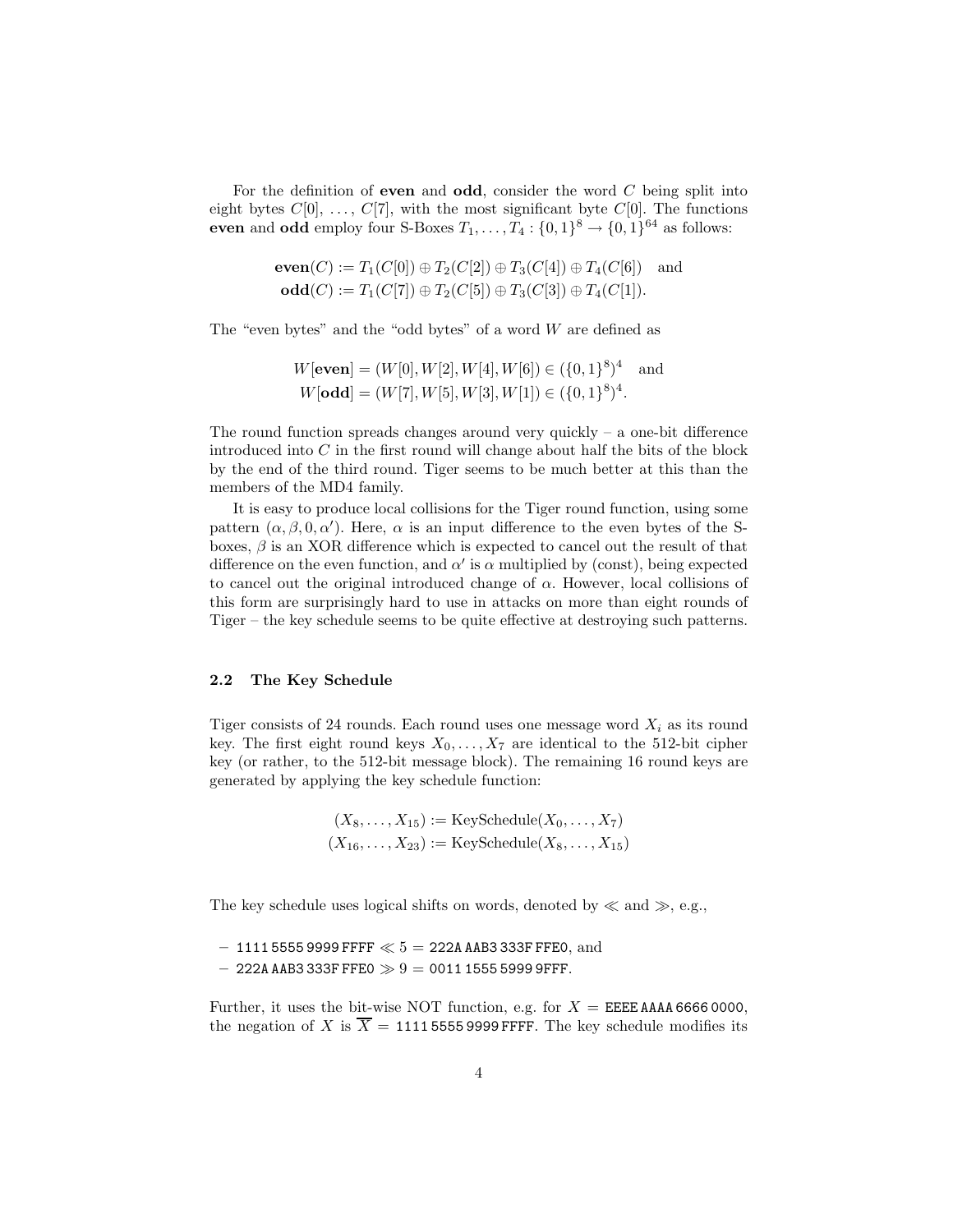input  $(x_0, \ldots, x_7)$  in two passes:

```
first pass second pass
1. x_0 := x_0 - (x_7 \oplus \text{Const}_1) 9. x_0 := x_0 + x_72. x_1 := x_1 \oplus x_0 10. x_1 := x_1 - (x_0 \oplus (\overline{x_7} \ll 19))3. x_2 := x_2 + x_1<br>
4. x_3 := x_3 - (x_2 \oplus (\overline{x_1} \ll 19))<br>
11. x_2 := x_2 \oplus x_1<br>
12. x_3 := x_3 + x_24. x_3 := x_3 - (x_2 \oplus (\overline{x_1} \ll 19))5. x_4 := x_4 \oplus x_3 13. x_4 := x_4 - (x_3 \oplus \overline{x_2} \gg 23)6. x_5 := x_5 + x_4 14. x_5 := x_5 \oplus x_47. x_6 := x_6 - (x_5 \oplus (\overline{x_4} \gg 23)) 15. x_6 := x_6 + x_58. x_7 := x_7 \oplus x_6 16. x_7 := x_7 - (x_6 \oplus \text{Const}_2)
```
The final values  $(x_0, \ldots, x_7)$  are used as the key schedule output. The constants are  $Const_1 = A5A5 \dots A5A5$  and  $Const_2 = 0123 \dots CDEF$ .

# 3 The Attack

We propose a differential attack on Tiger in three parts. Throughout the attack, we are switching between XOR-differences and additive differences. In general, switching between differences holds with some nonzero probability; for example, an additive difference of 1 can be represented as an XOR difference of 1, with probability 1/2 of being correct.

### 3.1 Conventions

Transforming one type of difference into another is typically probabilistic, but for some values, it has probability one.

- − If  $X Y = 2<sup>i</sup>$ , then Pr[ $X \oplus Y = 2<sup>i</sup>$ ] = 1/2. The exception is  $i = 63$ , where  $Pr[X \oplus Y = 2^i] = 1.$
- Let  $I := 2^{63}$ . Switching between the additive difference I and the XORdifference I succeeds with probability 1. In other words, when dealing with a difference I, we need not care what type of difference this actually is. Our attack will make extensive use of this simple fact.
- Note that a difference  $I$  in a word  $W$  remains the same, even if  $W$  is multiplied by some odd constant (const), as done in the Tiger compression function.

We start counting rounds by 0, and we write  $X_i$  for the message word input of the *i*-th round, and  $A_i, B_i, C_i$  for the output of round  $i$  – which just happens to be the input chaining values for round  $i + 1$ . Accordingly, the chaining value input for the round 0 (the first round) is  $A_{-1}, B_{-1}, C_{-1}$ .

The differences in message words are most usefully seen as XOR-differences, since the message word (or the "round key")  $X_i$  is XORed into the state. Additive differences are what we need to know when dealing with the two target words in the round (the two words that get altered), because the arithmetic differences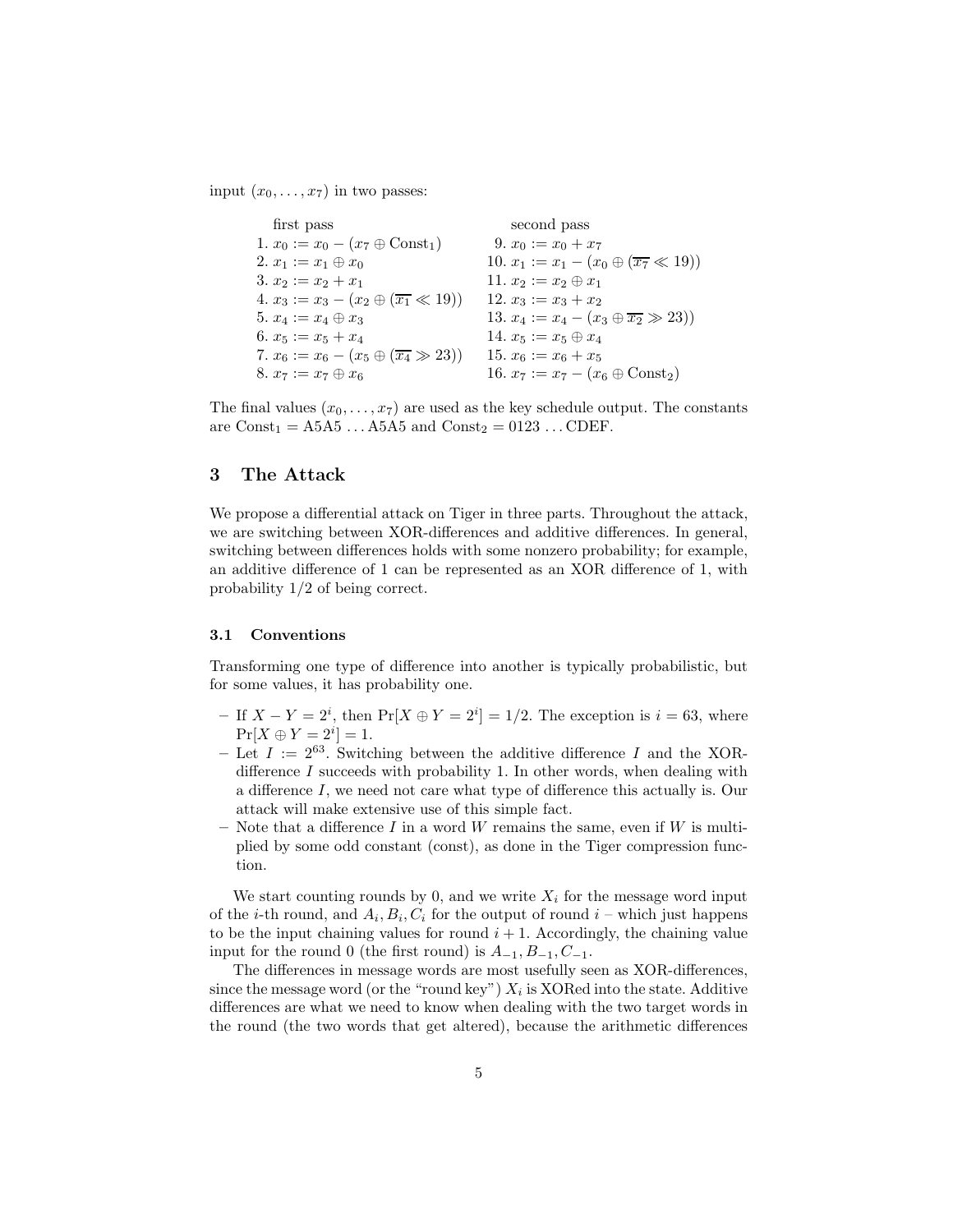are all mod 264. For the S-box inputs in the message modification step, XOR differences are most useful.

We will use the following notation for the differences which occur in some word W:

 $- \Delta^+(W) = W - W^* \mod 2^{64}$  for additive differences and

 $- \Delta^{\oplus}(W) = W \oplus W'$  for word-wise differences.

### 3.2 Outline of the Attack

The attack can be broken into three pieces:

- 1. Differential characteristic  $(I, I, I, I, 0, 0, 0, 0) \rightarrow (I, I, 0, 0, 0, 0, 0, 0)$  in the key schedule.
- 2. Differential characteristic  $(I, I, 0) \rightarrow (0, 0, 0)$  in rounds 6-9 of the round function. (Because the message words in rounds 10-15 are unchanged, this leads to a collision after 16 rounds.)
- 3. Message modification to force the difference in the round function after round 6 to  $(I, I, 0)$ .

#### 3.3 Key Schedule Differences

Consider a difference of the form  $(I, I, I, I, 0, 0, 0, 0)$  in the message words. The first pass of the key schedule turns this into an intermediate difference pattern  $(I, 0, I, 0, 0, 0, 0, 0)$ . The second pass turns this into  $(I, I, 0, 0, 0, 0, 0, 0)$ . This is the differential pattern we will use for our attack; it holds with probability one, and covers the expanded message words used for rounds 0-15.

The colliding messages will differ only in the high order bits of their first four words. The expanded message words will differ for rounds 8-9, only in their high order bits. Expanded message words 10-15 will have no differences. This means that if the states of the compression functions processing the two messages are equal after round 9, they will remain equal until the end of round 15, yielding a 16-round collision.

### 3.4 Round Function Differences

Given the key schedule differential characteristic above, we can specify a differential characteristic for the round function from the end of round 6 to the end of round 9, going from  $(I, I, 0) \rightarrow (0, 0, 0)$  by canceling with the differences in rounds 8-9. The expanded message words from rounds 10-15 have no differences, and thus a collision after round 9 becomes a collision for 16 rounds of Tiger. Figure 2 shows this characteristic.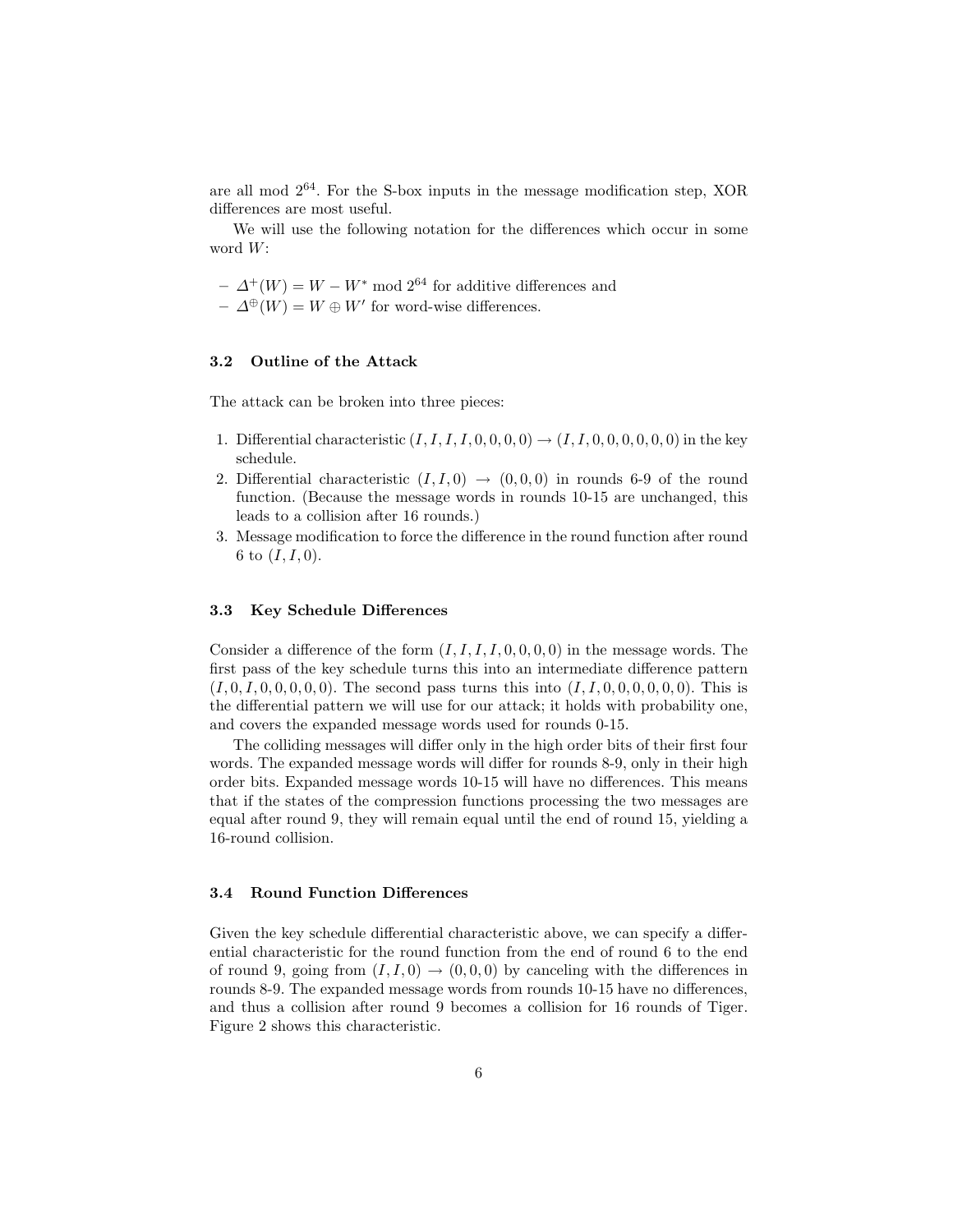

Fig. 2. Probability one characteristic from round 6-9.

### 3.5 Message Modification

The main difficulty of the attack is in the message modification step. Recall that our target difference at the end of round 6 is

$$
\Delta^+(A_6) = I, \ \Delta^+(B_6) = I, \Delta^+(C_6) = 0.
$$

Independently from the choice of message words, we know  $\Delta^+(C_5)$  and  $\Delta^+(C_4)$ . Also, since  $\Delta^+(X_6) = 0$ , we need  $\Delta^+(C_5) = \Delta^+(B_6) = I$ . Similarly, we know the relationship  $\Delta^+(C_4) = I + \Delta^+(\text{odd}(B_6)).$ 

# 4 Local Message Modification by Meeting in the Middle

Assume we know inputs  $(A_{i-1}, B_{i-1}, C_{i-1})$  and  $(A_{i-1}^*, B_{i-1}^*, C_{i-1}^*)$ , and some XOR differences in the message words  $X_i$  and  $X_{i+1}$ . We want to force some additive difference  $\Delta^+(C_{i+1})$  to  $\delta^* = C_{i+1} - C_{i+1}^*$ . As depicted in Figure 3, the difference  $\Delta^+(C_{i+1})$  depends on  $\Delta^+(B_{i-1})$ , the additive output difference of the **odd** function from round  $i$ , and the additive output difference of the **even** function from round  $i + 1$ .

### 4.1 Plain Message Modifications

First consider the **even** function, which, after computing  $B_{i+1} := C_i \oplus X_{i+1}$ , evaluates as

$$
\mathbf{even}(B_{i+1}) := T_1(B_{i+1}[0]) \oplus T_2(B_{i+1}[2]) \oplus T_3(B_{i+1}[4]) \oplus T_4(B_{i+1}[6]).
$$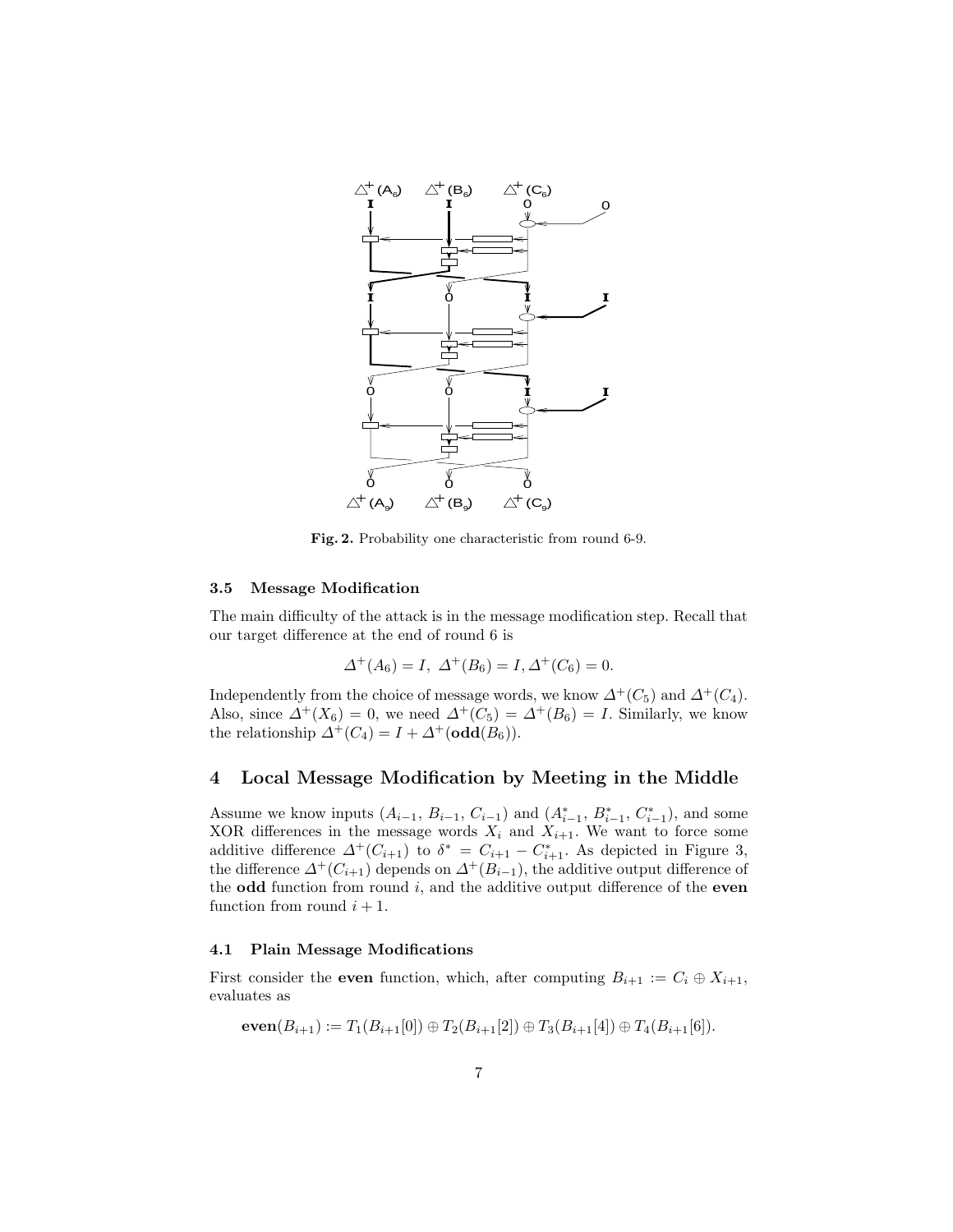

Fig. 3. The information flow from  $B_{i-1}$  to  $C_{i+1}$ .

For any nonzero XOR difference between words  $B_{i+1}$  and  $B_{i+1}^*$ , we expect about  $2^{32}$  different additive output differences of the form  $\delta_{\text{even}} = \text{even}(B_{i+1})$  $even(B_{i+1}^*)$ . Similarly, when we consider the **odd** function

$$
\mathbf{odd}(B_i) := T_1(B_i[7]) \oplus T_2(B_i[5]) \oplus T_3(B_i[3]) \oplus T_4(B_i[1]),
$$

we expect close to  $2^{32}$  different additive output differences of the form  $\delta_{\text{odd}} =$  $\textbf{odd}(B_i) - \textbf{odd}(B_i^*).$ 

Thus, if the differences in  $B_{i+1}$ [even] and in  $B_i$ [odd] both are nonzero, we can apply a meet-in-the-middle (MITM) approach to force

$$
(\Delta^+(B_{i-1}) + \delta_{\mathbf{odd}}) \times \text{const} - \delta_{\mathbf{even}} = \delta^*
$$

- Store the  $2^{32}$  candidates for  $\delta_{\text{odd}}$  in a table.
- For all  $2^{32}$  candidates for  $\delta$ **even**, test if  $\delta$ **odd** exists with

$$
\delta_{\mathbf{even}} = (\Delta^+(B_{i-1}) + \delta_{\mathbf{odd}}) \times (\text{const}) - \delta^*,
$$

or rather

$$
\delta_{\text{odd}} = (\delta_{\text{even}} + \delta^*)/(\text{const}) - \Delta^+(B_{i-1})
$$
\n(1)

(note that since (const) is odd, division by (const) mod  $2^{64}$  is well-defined).

This technique takes some  $2^{32}$  evaluations of each of the functions even and odd, which is equivalent to about  $2^{28}$  evaluations of the compression function – and, of course, some  $2^{32}$  units of storage space.

We estimate that for given  $\Delta^+(B_{i-1})$  and  $\delta^*$ , the meet-in-the-middle approach succeeds with a probability close to 1/2. In the attack scenario, we will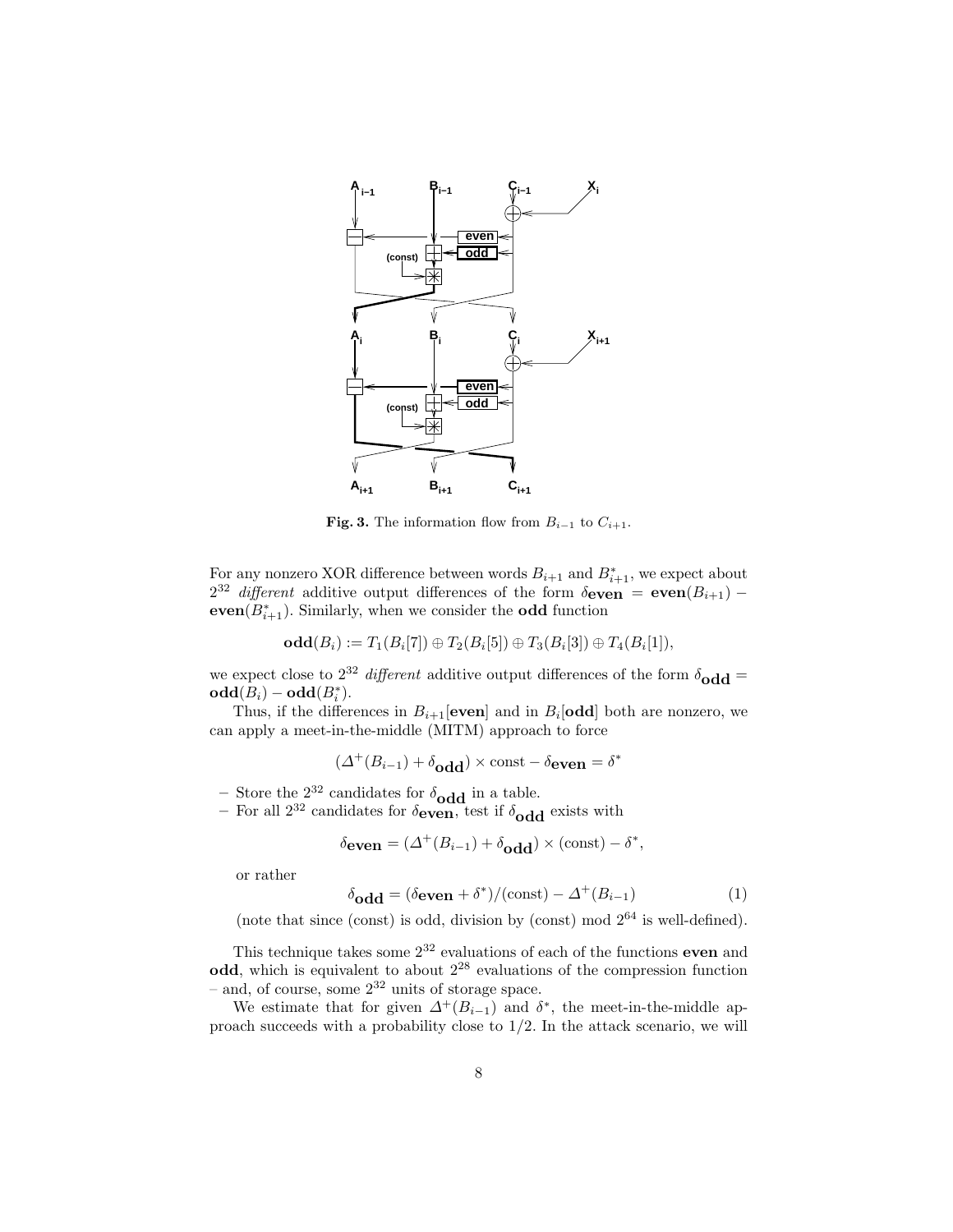repeat the approach with another  $\Delta^+(B_{i-1})$  or another target difference  $\delta^*$ , if necessary.

Assume  $X_i$  [even] has been fixed and the MITM delivered  $\delta$  even and  $\delta$  odd satisfying Equation 1. We can now determine value for  $B_{i+1}[\text{even}]$  and  $B_i[\text{odd}]$ which will produce the desired differences, and thus will map the input difference to the output difference as required. During the MITM step, each candidate additive difference for  $\delta_{\rm even}$  is produced by one or more specific values of  $B_{i+1}$ [even], and likewise, each value of  $\delta_{odd}$  is produced by one or more specific values of  $B_i[\textbf{odd}]$ .

Finally, we are able to compute 64 local message bits:

$$
X_i[\textbf{odd}] := C_{i-1}[\textbf{odd}] \oplus B_i[\textbf{odd}] \text{ and}
$$

$$
X_{i+1}[\textbf{even}] := C_i[\textbf{even}] \oplus B_{i+1}[\textbf{even}].
$$

Note that  $C_i$  has been defined by fixing  $X_i[\text{even}].$ 

In the attacks below, we use two variations on these ideas.

### 4.2 Message Modification to get an XOR Difference

In step 3 of the attack below, we need a specific XOR difference in  $C_3$ . However, the meet-in-the-middle technique above takes an additive difference, not an XOR difference, as input. Our solution to this is to throw brute force computation at the problem: For a desired XOR difference of Hamming weight  $k$ , we simply go through the meet-in-the-middle search for each additive difference which could be produced by the XOR difference, until we run out of choices or find an additive difference which both matches and yields the desired XOR difference when we compute it forward.

An additive difference which can lead to a given  $k$ -bit XOR difference has about a  $2^{-k}$  probability of doing so<sup>2</sup> This means we expect to need to try about  $2<sup>k</sup>$  additive differences which are consistent with the k-bit XOR difference before we succeed in finding a match. Since each MITM step succeeds in finding a matching additive difference about half the time, we will need to do a total of  $2^{k+1}$  MITM steps. However, we can optimize this in a simple way, by only redoing one side of the MITM search for each new targeted additive difference. The expected work is thus bounded by  $2^{28+k}$ .

#### 4.3 Message Modification with Constraints

Two of the MITM steps (steps 4 and 5) in the attack below must live with constraints on the selection of message bits. The constraints come from the transition between an XOR difference in  $C_3$  and an additive difference in  $B_4$ .

<sup>&</sup>lt;sup>2</sup> A k-bit XOR difference has either  $2<sup>k</sup>$  or  $2<sup>k-1</sup>$  additive differences consistent with it. For a flipped bit in position  $j$ , this represents the choice of whether to add or subtract  $2^{j}$ . A flipped high order bit always matches both  $+2^{63}$  and  $-2^{63}$  in mod  $2^{64}$  arithmetic.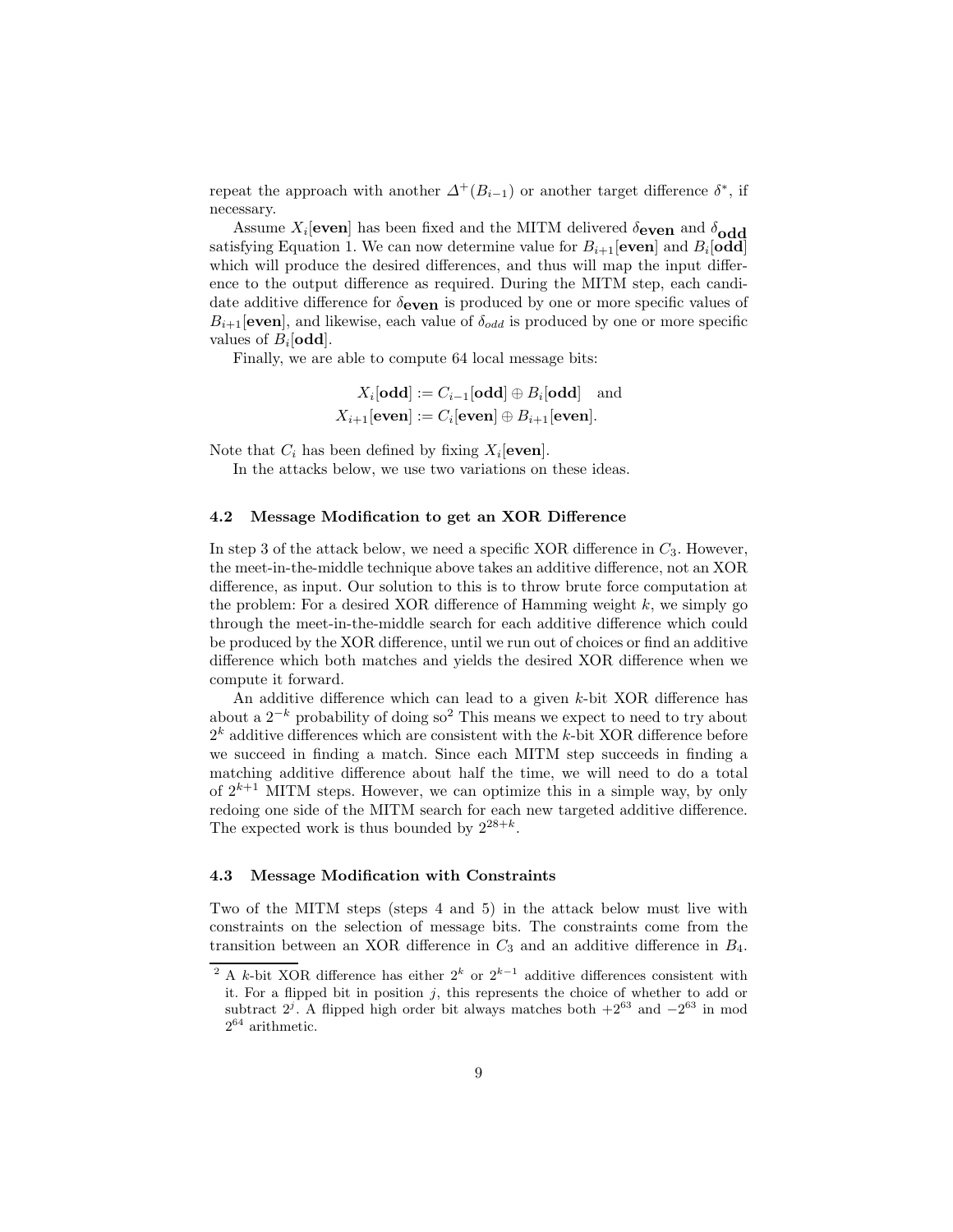Since the XOR difference has  $k$  bits active, and the additive difference is consistent with only one set of values for those bits,  $k$  bits of message word  $X_4$  are constrained<sup>3</sup>.

Constrained message modification is relatively simple: Instead of searching over 2<sup>32</sup> possible additive differences from each side, we search over a smaller number, with the constrained bits of the message fixed to their required values. For the sake of simplicity, we assume that  $k/2$  bits are constrained in the even bytes, and  $k/2$  in the odd bytes. However, the probability of success is decreased in a corresponding way; with only  $2^{28}$  choices from one side, and  $2^{32}$  from the other, we expect about a  $2^{-4}$  probability of a match. Thus, we expect to have to repeat an MITM search with 4 constrained bits about 16 times.

# 5 The Global Message Modification Scenario

- 0. Do a one-time precomputation to find a additive difference L with a low Hamming weight corresponding XOR difference which we can cancel out by our choice of the even bytes of  $X_6$ . (Note that the specific value of  $X_6$  is not determined yet; we are simply ensuring that this additive difference will permit a choice of  $X_6$  that will cancel the resulting difference out.) This costs  $2^{27}$  Tiger-16 hash function equivalents, and we expect it to yield an additive difference which is consistent with an 8-bit XOR difference<sup>4</sup>
- 1. Choose  $X_0$  and  $X_1$ [even] to ensure that  $C_0$  and  $C_1$  have useful (that is, nonzero in both the even and odd bytes) differences. Note that at the end of this step, we know  $\Delta^{\oplus}(C_1)$  and  $\Delta^{\oplus}(C_2)$ . We use these in the next step. The work here is negligible.
- **2.** Choose  $X_1[\text{odd}]$  and  $X_2[\text{even}]$  to ensure that  $C_2$  has a useful difference. Note that at the end of this step, we know  $\Delta^{\oplus}(C_2)$ . We use this XOR difference in the next step. The work here is negligible.
- **3.** Do a message modification step to get XOR difference  $\Delta^{\oplus}$  in  $C_3$  which is consistent with the additive difference L. This is described above. The expected work here is about  $2^{36}$  Tiger-16 hash equivalents, and we determine  $X_2[odd], X_3[even].$
- 4. Do a constrained meet in the middle step, choosing  $X_3[\text{odd}], X_4[\text{even}]$  to get  $\Delta C_4 = I$ . We expect there to be four constrained bits, meaning that we expect to have to try this 16 times before we get a match. Each failed attempt requires that we go back to step 2. We thus expect to spend about  $2^{4}2^{36} = 2^{40}$  Tiger-16 equivalents completing this step of the attack.

<sup>3</sup> For example, an XOR difference of 1 is consistent with an additive difference of either -1 or +1. If the low bit in  $C_3$  is 0, the low bit in  $C_3^*$  will be 1, and reaching an additive difference of -1 will require fixing the low bit of  $X_4$  to 1.

<sup>&</sup>lt;sup>4</sup> We expect this because in a set of  $2^{32}$  random 64-bit integers, we expect about one with a Hamming weight of 8, since 64-bit integers with Hamming weight 8 make up about 2<sup>−</sup><sup>32</sup> of all 64-bit integers. In this case, a 9-bit XOR difference where one of the active bits is the high-order bit gives identical results in the remainder of the attack.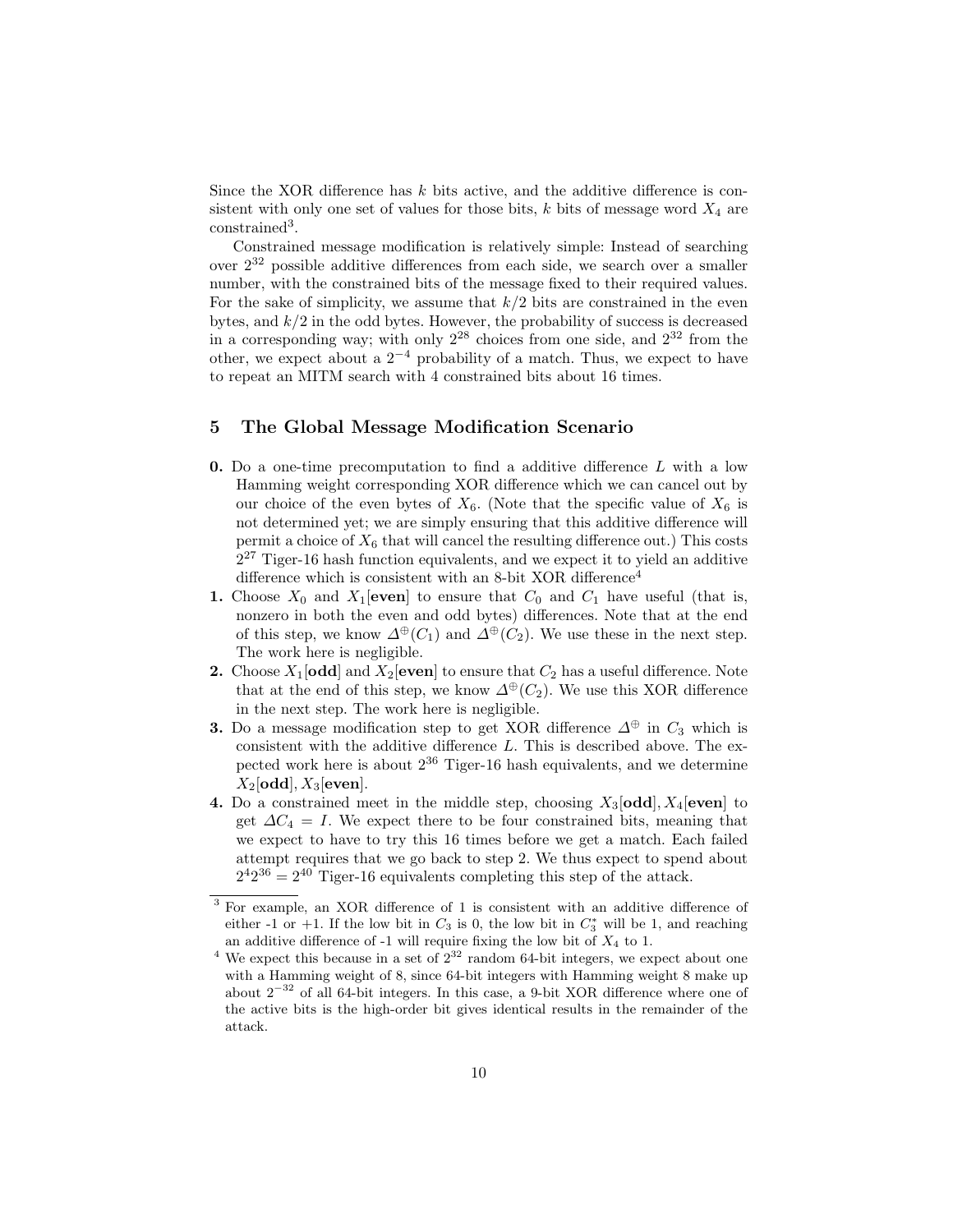- **5.** Do a constrained meet in the middle step, choosing  $X_4[\text{odd}], X_5[\text{even}]$  to force  $\Delta C_5 = I$ . As before, we expect this to be constrained by four bits, and thus to need to be repeated 16 times. Each failure requires that we go back to step 2. This step thus is expected to be completed after doing about  $2<sup>4</sup>2<sup>40</sup> = 2<sup>44</sup>$  Tiger-16 hash equivalents of work.
- 6. Given the value of  $C_5$ , we use the results of step 0's search to determine the value for the even bytes of  $X_6$ . This is negligible work, and never fails.

The result of this is an additive difference in the output of of  $I, 0, I$  in the output of round 7. With probability one, this cancels out with the key schedule characteristic, leading to a 16-round collision.

#### 5.1 Neutral Bits

The above attack has specified message words  $X_{0,1,2,3,4}$  and the even bytes of message words  $X_{5,6}$ . This leaves an enormous number of bits of the message which can be varied without interfering with the 16-round collision. After having found the collision, we may freely determine the values for the odd bytes of  $X_{5,6}$ and all of  $X_7$ . The above attack thus finds  $2^{128}$  16-round collisions for Tiger.

For example, consider varying the bytes of  $X_5^[\text{odd}]$ . This alters the output of the **odd** function in round 5, and thus the value of  $A_6$ . However, since there is no difference active in the odd bytes of  $B_5$ , changing the input to the odd function in round 5 adds the same change to  $A_6$  and  $A_6^*$ . This leaves the additive difference in  $A_6$  unchanged, which means that the same difference in the even function in round 6 will cancel it out. Similarly, a change to the odd bytes of  $X_5$  changes the value of  $B_5$ , but doesn't change the additive difference  $B_5^* - B_5$ , as it adds the same amount to both. The same kind of analysis applies to all the neutral bits.

### 5.2 Free Bits

The attack also imposes almost no constraints on  $X_{0,1}$  or the even bytes of  $X_2$ . We need control of about 12 of those bits during the attack. A natural thing to do is to choose  $X_{0,1}$  freely at the beginning of the attack in any way that is convenient, and then use the even bytes of  $X_2$  to provide multiple trials for the message modification steps.

# 6 Going beyond 16 Rounds

In this section, we will apply the 16-round collision finding technique from above as some subroutine, to attack more rounds of Tiger. Make the following two assumptions

- 1. The round keys  $X_8, \ldots, X_{15}$  observe the characteristic  $(I, I, I, I, 0, 0, 0, 0)$ .
- 2. The input difference  $(\Delta^+(A_7), \Delta^+(B_7), \Delta^+(C_7))$  to round eight is  $(0,0,0)$ .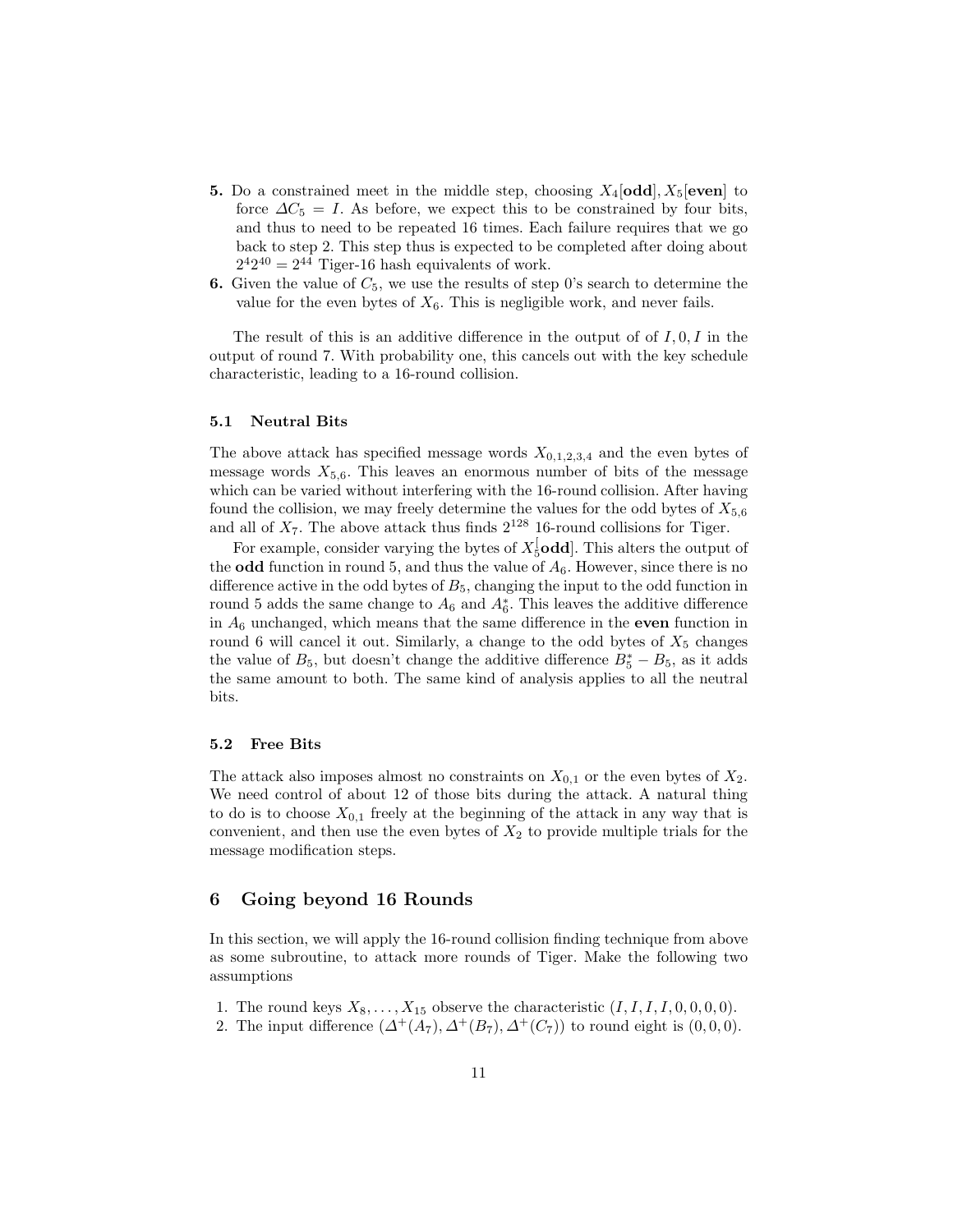If both assumptions hold, we can apply the 16-round technique from above to compute an "intermediate-message"  $(X_8, \ldots, X_{15})$ , such that we get a collision after round 23. As the key schedule is invertible, the "real message"  $(X_0, \ldots, X_7)$ can easily be computed by by running the key schedule backwards.

### 6.1 A Round Key Differential

Set  $I^* := I \gg 23 = 2^{40}$  and  $I^{**} := I'^* \gg 23 = 2^{17}$ . Assume that the eight message words observe the differential characteristic  $(I, I, 0, 0, I + I^*, I + I^*, I^* + I^*$  $I^{**}$ , 0). With the probability  $\approx 1/16$ , we expect the first pass through the message schedule turns this characteristic into  $(I, 0, 0, 0, I + I^*, 0, 0, 0)$ . If this happens, then we expect the second pass to produce our target characteristic  $(I, I, I, I, 0, 0, 0, 0)$  with probability  $1/2$ .

To summarise, we expect the differential characteristic

$$
(I, I, 0, 0, I + I^*, I + I^*, I^* + I^{**}, 0) \longrightarrow (I, I, I, I, 0, 0, 0, 0)
$$
 (2)

to hold with a probability of about 1/32. We have verified this experimentically. (Actually, our results seem to indicate a slightly better probability of approximately 1/28. But for simplicity, we use  $1/32 = 2^{-5}$  for our analysis.)

### 6.2 Attacking 17 rounds of Tiger

Now we describe an attack on 17 rounds of Tiger, namely rounds 7 to 23:

- 1. Given the initial value  $(A_6, B_6, C_6)$ , choose the message word  $X_7$  and apply one round of Tiger to get  $(A_7, B_7, C_7)$ .
- 2. Apply the 16-round attack to get a message  $(X_8, \ldots, X_{14}, X_{15})$  colliding with  $(X_8, \ldots, X_{14}, X_{15}) + (I, I, I, I, 0, 0, 0, 0).$ Recall that  $(X_8, \ldots, X_{14}, X_{15})$  contains 128 neutral bits, including all the 64 bits of  $X_{15}$ . I.e., any choice of  $X_{15}$  will produce a collision.
- 3. Now run the key schedule backwards to get  $(X_0, \ldots, X_7)$ . As  $X_7$  has already been chosen, we have to observe a little twist here: Given  $X_7, \ldots, X_{14}$ , but ignoring  $X_{15}$ , we compute the remaining seven message words  $X_0, \ldots, X_6$  as explained below.
- 4. Now we check our differential characteristic (2). If it holds, we have found a 17-round collision for rounds 7 to 23 and are done. Else, we go back to the first step.

On the average, the characteristic (2) holds at least one in  $32 = 2^5$  times. Thus, the attack on 17 rounds of Tiger takes the time of about

$$
2^5 \times 2^{44} = 2^{49}
$$

compression function invocations.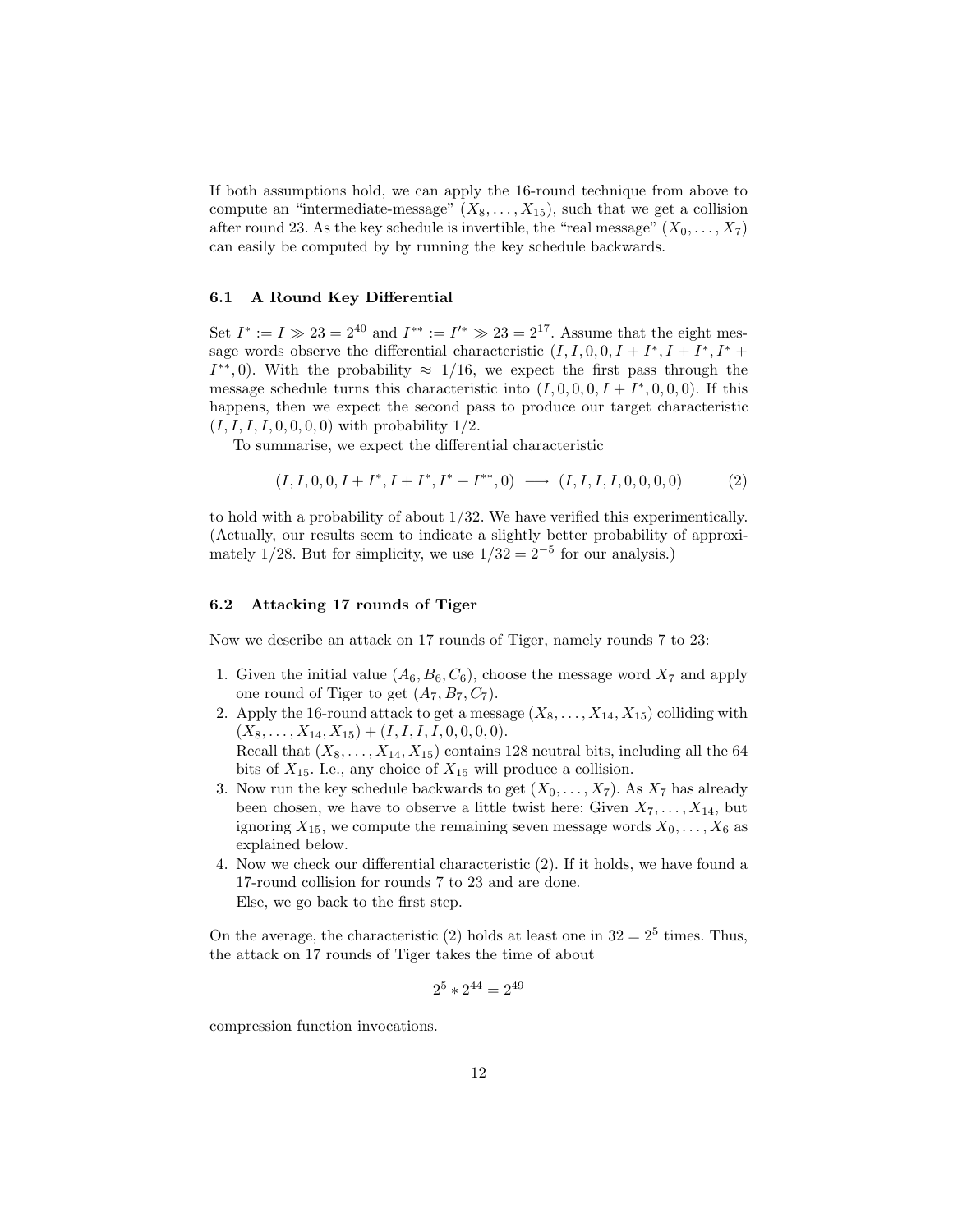What about step 3 of the attack, i.e., running the key schedule back**wards?** Given  $X_7$  and  $X_8, \ldots, X_{14}$ , we have to compute  $X_0, \ldots, X_6$ . We write  $Y_0, \ldots, Y_7$  for the output of the first key schedule pass when computing

 $(X_8, \ldots, X_{14}, X_{15}^*) = \text{KeySchedule}(X_0, \ldots, X_7).$ 

(Note that we actually know  $X_8, \ldots, X_{14}$ , while  $X_{15}^*$  is unknown.)

Inverting steps 11–15 of the second pass is straightforward:

$$
Y_6 := X_{14} - X_{13}
$$
  
\n
$$
Y_5 := X_{13} \oplus X_{12}
$$
  
\n
$$
Y_4 := X_{12} + (X_{11} \oplus (\overline{X_{10}} \gg 23))
$$
  
\n
$$
Y_3 := X_{11} - X_{10}
$$
  
\n
$$
Y_2 := X_{10} \oplus X_9
$$

We get the value  $Y_7$  by inverting step 8 of the first pass:

$$
Y_7:=X_7\oplus Y_6
$$

Finally, we can invert those steps of second pass which depend on  $Y_7$ :

$$
Y_6 := X_9 + (X_8 \oplus (\overline{Y_7} \ll 19))
$$
  

$$
Y_0 := X_8 - Y_7
$$

Inverting steps 1 to 7 of the first pass is quite similar.

#### 6.3 Circular Near-Collisions for 20 rounds of Tiger

Now we go even further, to 20 rounds of Tiger, at the cost of dealing with a weaker attack model. Instead of a collision-attack, we provide circular nearcollisions with small Hamming weight (Hamming weight 6). We attack rounds 4 to 23 (i.e., all but the first four rounds). Hence, we denote the input chaining values by  $A_3, B_3, C_3$ . The attack works as follows:

- 1. Arbitrarily choose the chaining values  $A_7, B_7, C_7$  for round 8.
- 2. Employ the 16-round attack, to find message words  $X_8, \ldots, X_{15}$  such that the output after round 23 collides.
- 3. Run the key schedule backwards, to compute the "real" message words  $X_0, \ldots, X_7$ .

If the characteristic (2) does not hold, go back to step 2.

4. Run the rounds 7, 6, 5, and 4 backwards to compute the initial values  $A_3, B_3, C_3$ . The differences in the message words induce the same differences in the initial values, namely

$$
\Delta^{\oplus}(A_3) = I + I^* = \Delta^{\oplus}(B_3) \text{ and } \Delta^{\oplus}(C_3) = I^* + I^{**}.
$$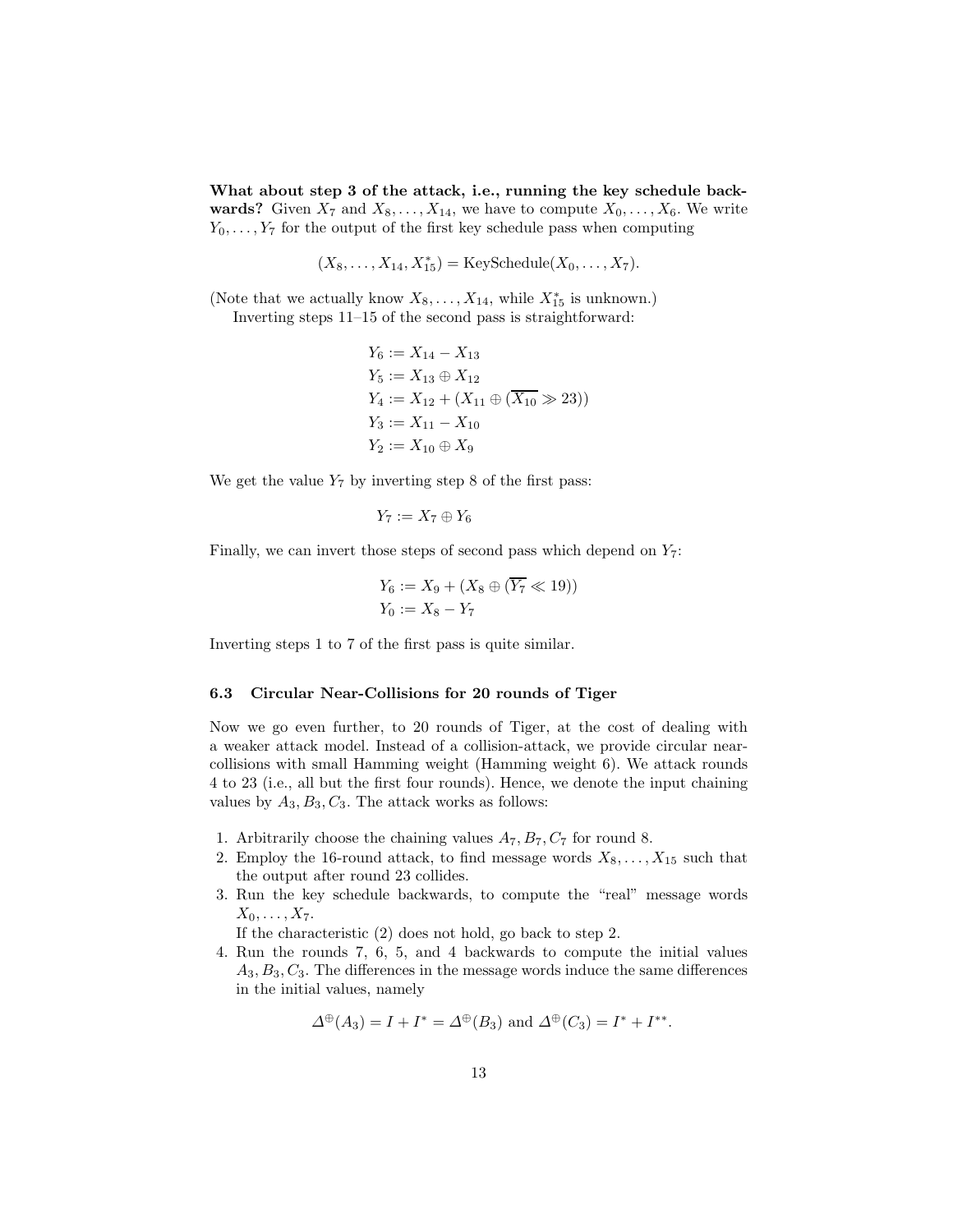5. The feedforward destroys the collision, of course. But with very high probability, it leaves us with a low Hamming weight near-collision. With probability 2−<sup>3</sup> the feedforward output follows the same differential pattern than the input chaining values:

$$
\Delta^{\oplus}(A_{23}) = I + I^* = \Delta^{\oplus}(B_{23})
$$
 and  $\Delta^{\oplus}(C_{23}) = I^* + I^{**}$ .

If it doesn't follow this pattern, then randomly vary the neutral bits in  $X_{13,14,15}$  until it does hold. We expect to need to try about  $2^3 = 8$  sets of neutral bits for this.

Similarly to Section 6.2, we expect to iterate the 16-round attack no more than  $2^5$  times, on the average. In total, we expect a running time of about  $2^{49}$ Tiger-20 equivalents. Varying the neutral bits in the last step adds negligible cost. Thus, the Tiger-20 near-collision attack costs less work than iterating Tiger-20  $2^{40}$  times.

# 7 Conclusions and Open Questions

In this paper, we have developed collision attacks:

- an attack against 16 rounds of Tiger, requiring work equivalent to about  $2^{44}$ compression function computations and
- an attack gainst 17 rounds of Tiger, being no more than 32 times slower work equivalent to about  $2^{44}$  compression function computations.

These attacks heavily use message modification techniques.

We have further exploited this technique for a near-collision attack (with adversarially chosen input chaining values) against the last 20 rounds of Tiger, also for about  $2^{49}$  compression function computations worth of work. These near-collisions are circular, i.e., the input and the output chaining values have identical differences (with a Hamming weight of 6).

#### 7.1 The Security of Tiger

All of our results are based on message modification techniques, which mean that we choose both the XOR differences in the message, and also specific values for most or all of the message bits. This constrains the attack in many ways. For example, we can see no way to adapt our current techniques to collisions against an application using 16-round Tiger in the HMAC construction–our lack of knowledge of the chaining values would make our approach impossible.

Second-preimage attacks on a single compression function computation also appear to be very difficult using our techniques. Both the difference between the colliding message blocks and the specific values of the messages are constrained by our attack; it appears to be very difficult to "work backward" from a specified message block with some hash output to a colliding message block. Second preimages are trivial to find for up to 8 rounds, and appear possible to find for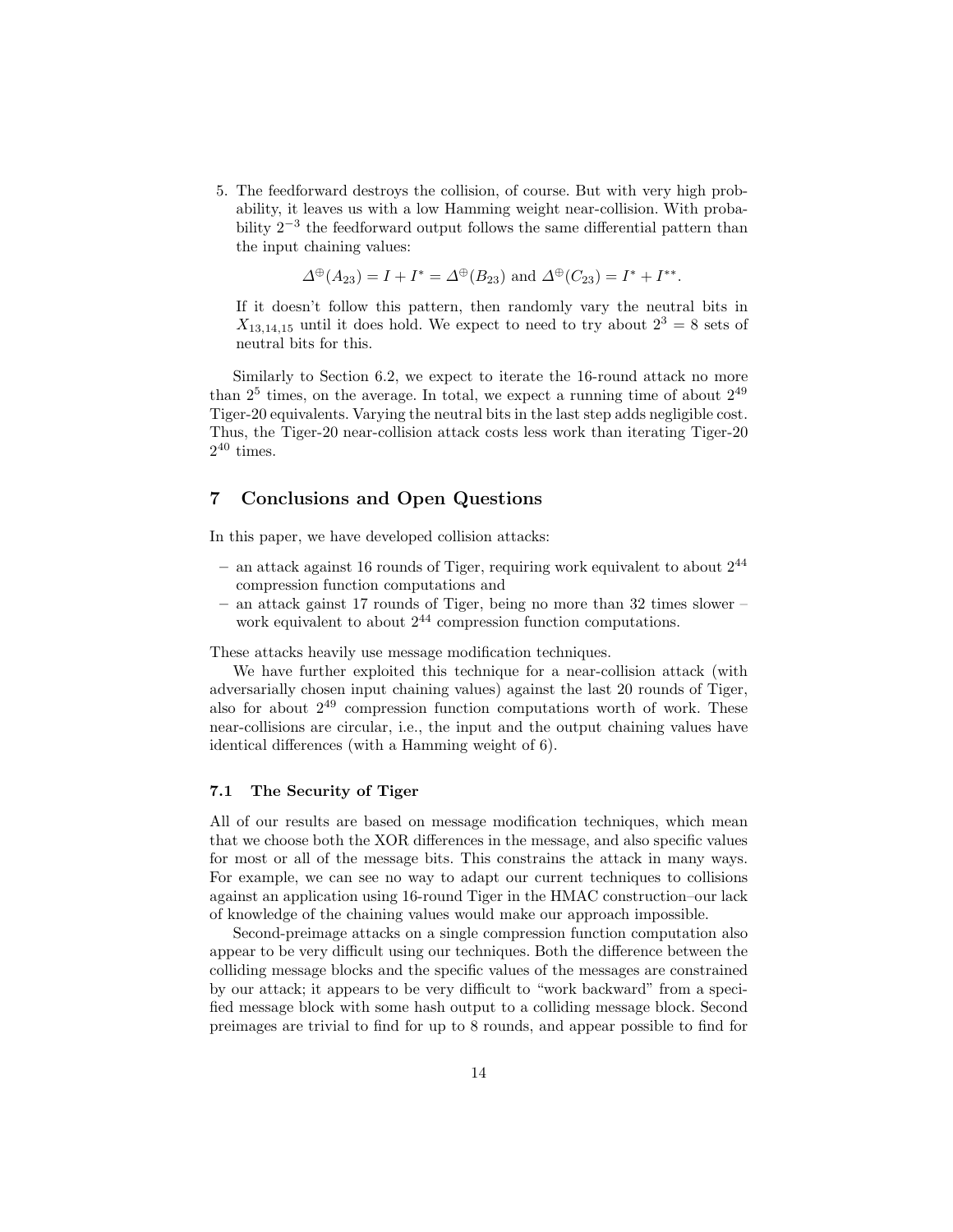up to 11 rounds using local collisions, but we have not investigated this line of attack in much detail yet.

We are more concerned with the possibility of extending the collision attack to more rounds. As Tiger has only 24 rounds, attaking 16–20 rounds is threatening. A relatively small improvement might make the attack techniques applicable to the full hash function. We definitely do not believe that the attack techniques presented here have been fully exploited in the current attack.

We point out that pseudo-collisions and near-collisions can be more than just certificational weaknesses. Some of the attacks against ciphers from the MD4 family employ pseudo- and near-collisions in attack scenarios with more than one message block, to find plain collisions for the hash function itself (see, e.g.,  $[6]$ ).

### 7.2 What We've Learned About Tiger

We draw two broad lessons from the analysis so far. First, we believe that Tiger has too few rounds. Message modification techniques allow us to almost completely control what happens in the first third of the hash function at present, allowing us to place differences in the remaining rounds almost without constraint. Second, the use of large S-boxes and mixing between addition and XOR operations is an excellent strategy for building a block cipher, but it works very differently inside a hash function. Large S-boxes tend to have a large set of equally good differentials, but which differential will pass the next round depends on the value of the internal state of the hash function; the attacker facing a block cipher with such large S-boxes must guess which differential to try; the attacker facing a hash function can often choose those values to make his differential work, or at least look inside the state of the hash function to determine the best differential path to try.

### 7.3 Applicability of the Tools of the MD4 Family Attacks

We have also seen some overlap in the tools used to attack the MD4 family, and our results on reduced-round Tiger. Broadly, we analyze the message expansion for the hash function, and form a differential characteristic which, if entered after round 7, will lead to a collision in the full hash function. We then use message modification to force the hash states processing a pair of messages with our desired difference onto this differential characteristic after round 7. This is quite similar to the techniques used in [7] and [8], though without (yet) the use of advanced message modification techniques. Similarly, a variation on the neutral bit techniques of [2] are used to make our 20-round pseudo-near-collision attack more efficient. While the details of using these attack tools are different for Tiger, the high level similarities in approach suggest that we may be learning generally useful attack techniques against hash functions from the recent results on the MD4 family of hash functions.